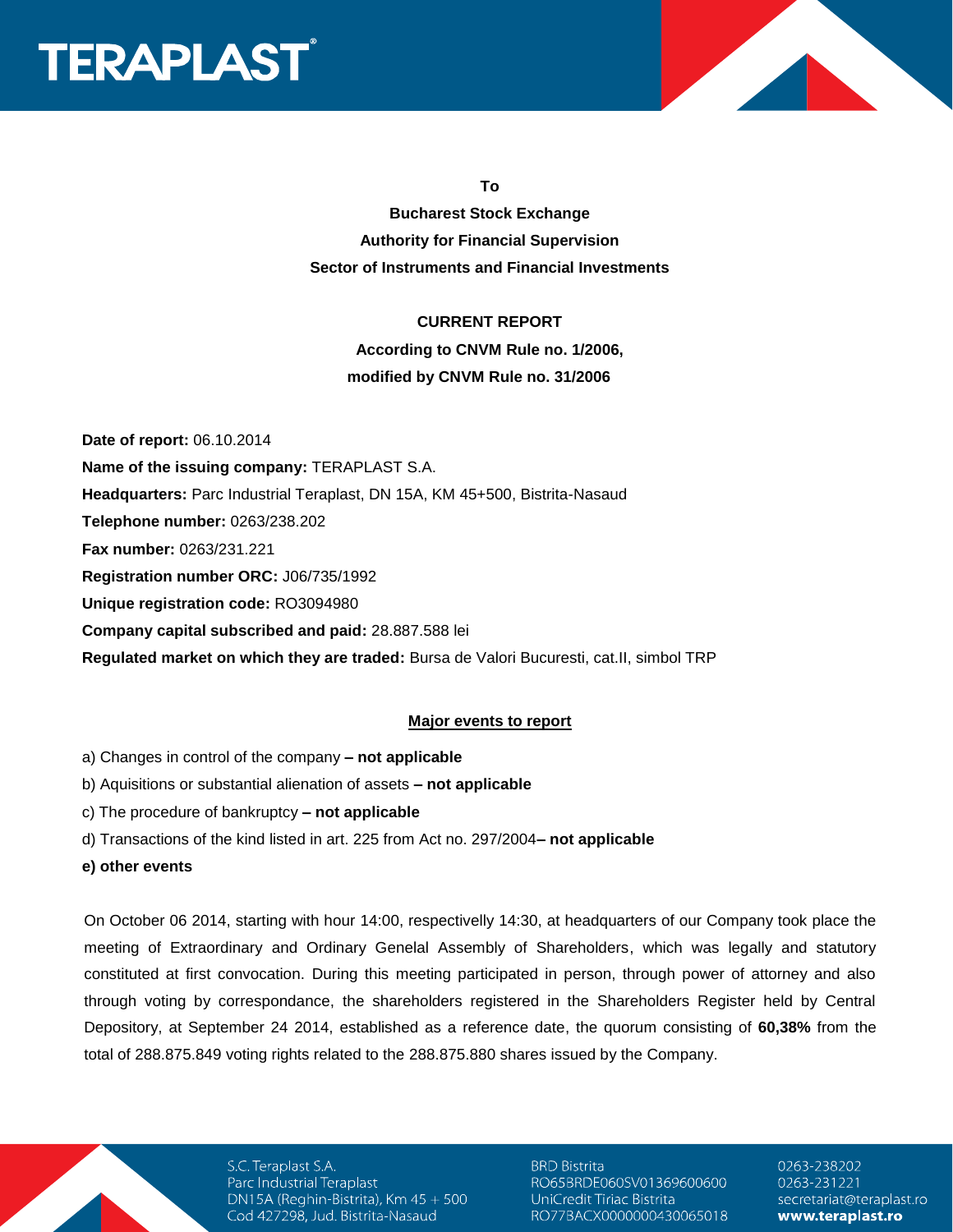At the Extraordinary and Ordinary Meeting of Shareholders it was decided to reduce the number of administrators from seven (7) to five (5) members and also, the new structure of the Board of Administration.

According to the Decision of the Ordinary Meeting of Shareholders, the current **structure of the Board of Administration of Teraplast** is the following: Dorel Goia, Magda-Eugenia Palfi-Ţîrău, Emanoil Viciu, Razvan Stefan Lefter and Teofil-Ovidiu Muresan.

The newly-entered in the structure of the Board of Administration of Teraplast are Mr. Razvan Stefan Lefter and Teofil-Ovidiu Muresan.

**Mr. Razvan Stefan Lefter** is an economist and Chartered Financial Analyst (CFA), and currently he is Investment Manager for Romania, inside KJK Capital Finlanda.

**Mr. Teofil-Ovidiu Muresan** has a PhD in engineering and currently he is Chairman in the Board of Administration of the company Electrogrup, also being one of the founders of this company.

**The duration of the term** of the members of the Board of Administration shall be (1) year.

In order to ensure a complete and correct information of shareholders and potential investors, we reproduce the content of the decisions of Extraordinary and Ordinary General Assembly of Shareholders of the Company TERAPLAST S.A:

# **DECISION no. 1 from October 06 2014 of Extraordinary General Assembly of Shareholders of the Company TERAPLAST S.A.**

Based on art.113 and the subsequent ones from the Law 31/1990 regarding the companies with up to date modifications, the provisions of the Article of Incorporation of the company **TERAPLAST S.A.**, the provisions of the Law no. 297/2004 and also the CNVM Regulation no. 1/2006 modified by CNVM Regulation no. 31/2006, **Extraordinary General Assembly of Shareholders of the Company TERAPLAST S.A.,** with headquarters located outside Bistrita, Industrial Park Teraplast, DN 15A, km 45+500, postal code 427298 Bistrita-Nasaud county, registered at Trade Register Office of Bistrita-Nasaud Court under no.J06/735/1992, VAT no. RO 3094980, held on **October 06 2014** at company's headquarters, hour 14:00, in quorum of **60,38%** from the total of 288.875.849 voting rights according to the 288.875.880 shares issued by the company TERAPLAST S.A., which represents a total number of 174.426.165 votes expressed,

# **DECIDE**

#### **On the points from the agenda as follows:**

1. Approve the modification of Article of Incorporation of the Company, in the sense of reducing the number of administrators from 7 to 5, as follows:

Art. 18.1. paragraph (1) will be modified and will have the following content:

S.C. Teraplast S.A. Parc Industrial Teraplast DN15A (Reghin-Bistrita), Km  $45 + 500$ Cod 427298, Jud. Bistrita-Nasaud

**BRD Bistrita** RO65BRDE060SV01369600600 UniCredit Tiriac Bistrita RO77BACX0000000430065018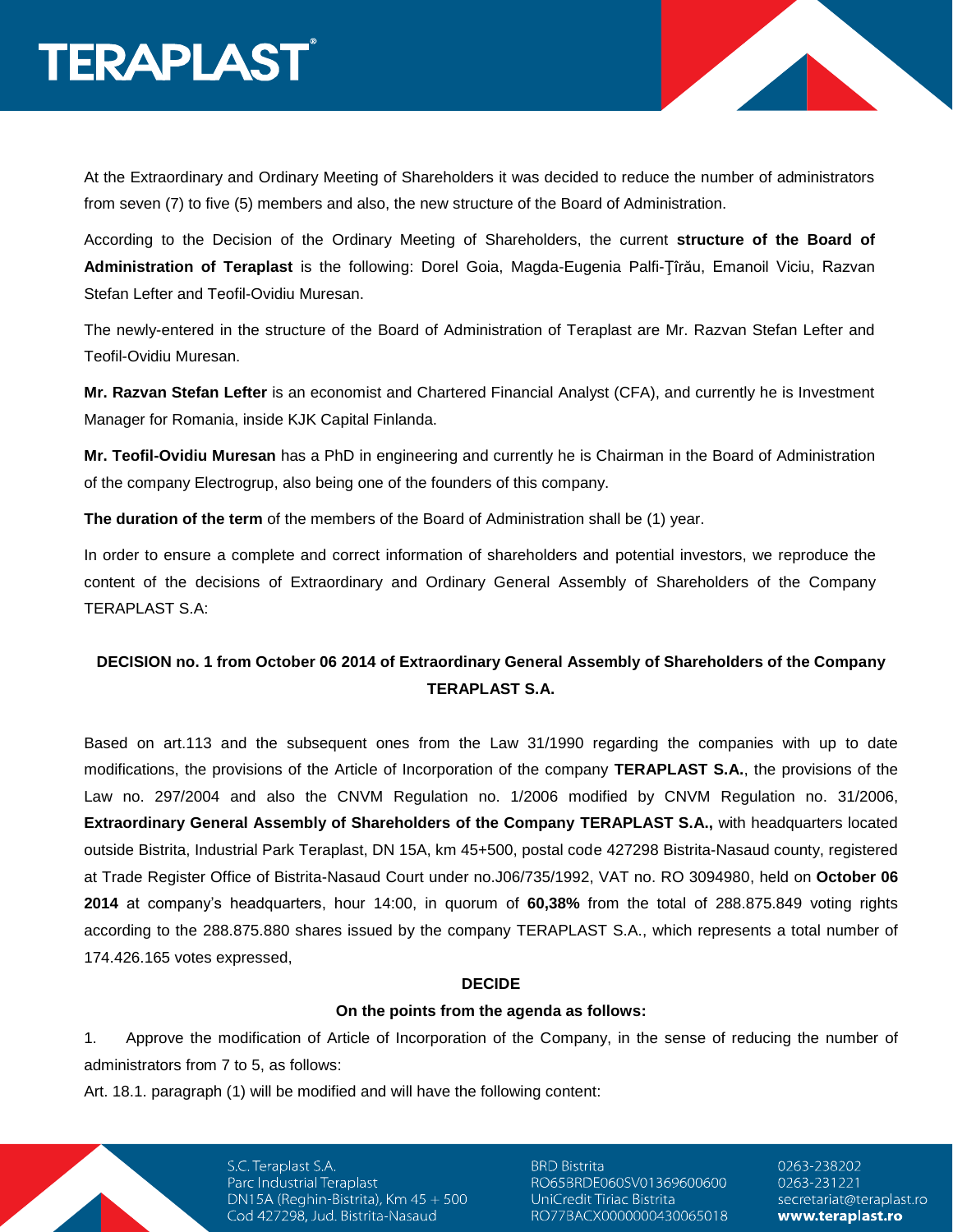# **TERAPLAST**

"The company is managed by a Board of Administration composed of 5 administrators elected by Ordinary General Assembly of Shareholders thru secret vote".

Art. 18.2. paragraph (1) will be modified and will have the following content:

"The Board of Administration is composed of 5 administrators, the majority being non-executive administrators, at least one of them could be an independent administrator. The Board of Administration is choosing a president among his members".

# **Vote structure: 100% for, 0% against, 0% abstaining**

2. Approve the update of the Article of Incorporation of the Company, according to those mentionned at point 1 of this.

# **Vote structure: 100% for, 0% against, 0% abstaining**

3. Establishes the date October 23 2014, as registration date which serves to identify the shareholders on which will take effects the decisions adopted by Extraordinary General Assembly of Shareholders.

# **Vote structure: 100% for, 0% against, 0% abstaining**

4. Mandates the president of the Board of Administration to sign, in the name and on behalf of all shareholders presented to the meeting, the Decision of E.G.A.S, and also the updated Article of Incorporation of the Company.

# **Vote structure: 100% for, 0% against, 0% abstaining**

5. Mandates the legal advisor of the Company, Mrs. Kinga Vaida, which identifies with C.I. seria X.B. nr. 370326, released by Politia Bistrita on 26.06.2012, to complete all the formalities in order to register the Decision of E.G.A.S. at the Trade Register Office of Bistrita-Nasaud Court and to publish it in the Official Gazette of Romania, Part IV.

# **Vote structure: 100% for, 0% against, 0% abstaining**

This decision has been issued and signed today, October 06 2014, in 5 (five) originals, of which 2 (two) copies for the Company and 3 (three) copies to be filled at the Trade Register Office of Bistrita-Nasaud Court.

# **DECISION no. 1 from October 06 2014 of Ordinary General Assembly of Shareholders of the Company TERAPLAST S.A**

Based on art.111 and the subsequent ones from the Law 31/1990 regarding the companies with up to date modifications, the provisions of the Article of Incorporation of the company **TERAPLAST S.A.**, the provisions of the Law no. 297/2004 and alson the CNVM Regulation no. 1/2006 modified by CNVM Regulation no. 31/2006, **Ordinary General Assembly of Shareholders of the Company TERAPLAST S.A.,** with headquarters located outside Bistrita,

> S.C. Teraplast S.A. Parc Industrial Teraplast DN15A (Reghin-Bistrita), Km  $45 + 500$ Cod 427298, Jud. Bistrita-Nasaud

**BRD Bistrita** RO65BRDE060SV01369600600 UniCredit Tiriac Bistrita RO77BACX0000000430065018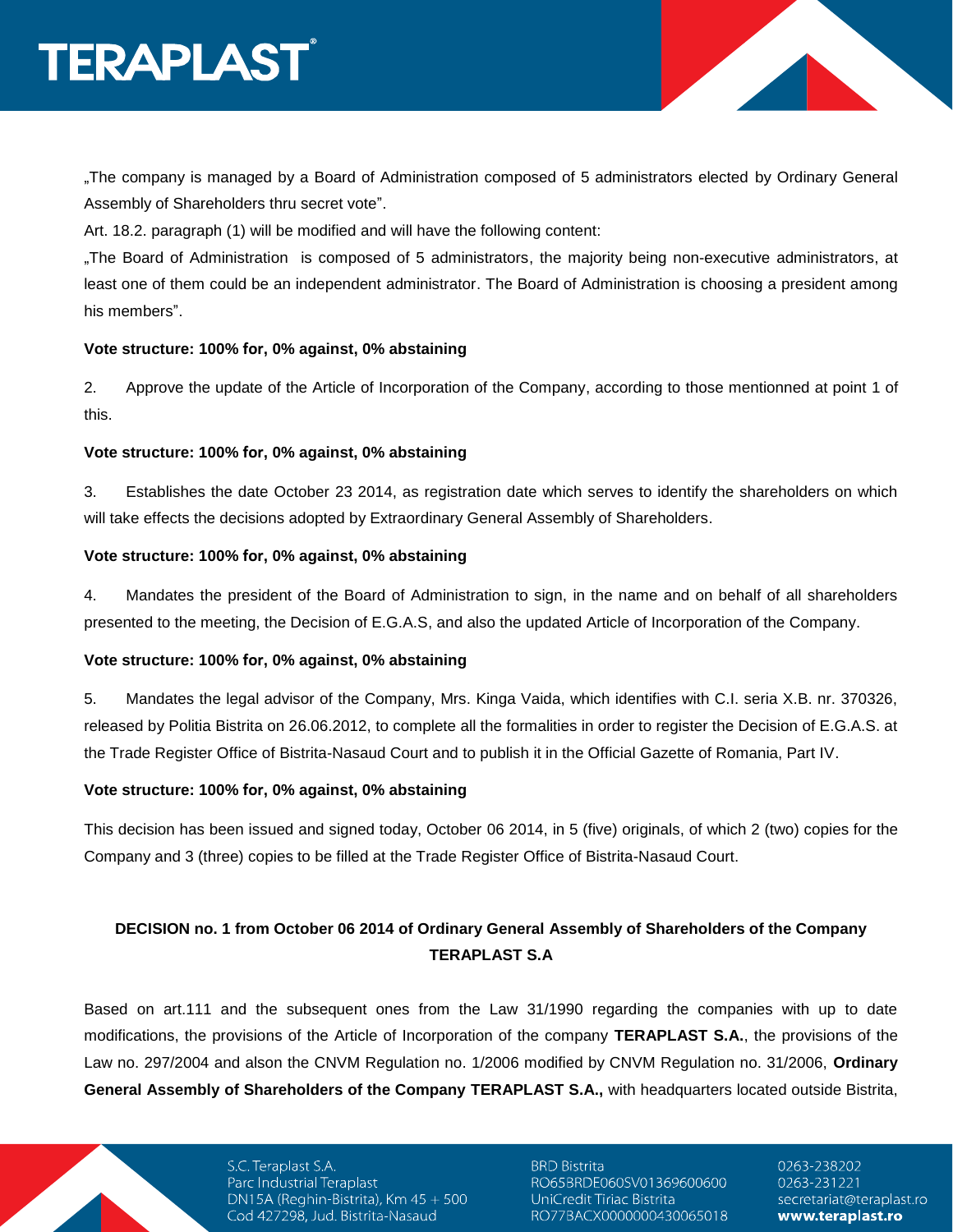

Industrial Park Teraplast, DN 15A, km 45+500, postal code 427298 Bistrita-Nasaud county, registered at Trade Register Office of Bistrita-Nasaud Court under no.J06/735/1992, VAT no. RO 3094980, held on **October 06 2014** at company's headquarters, hour 14:30, in quorum of **60,38%** from the total of 288.875.849 voting rights according to the 288.875.880 shares issued by the company TERAPLAST S.A. which represents a total number of 174.426.165 votes expressed,

#### **DECIDE**

# **On the points from the agenda as follows:**

1. Elects the Board of Administration composed of 5 members, given the modification of the Article of Incorporation of the Company Teraplast S.A., done by the Extraordinary General Assembly, in the sense of reducing the number of administrators from 7 to 5, as follows:

1.1. Administrator: **Mrs. Magda-Eugenia Palfi-Ţîrău**

**Vote structure: 82,95% for, 17,05% against, 0% abstaining**

1.2. Administrator **Mr. Dorel Goia**

**Vote structure: 100% for, 0% against, 0% abstaining**

1.3. Administrator **Mr. Emanoil-Ioan Viciu**

**Vote structure: 100% for, 0% against, 0% abstaining**

1.4. Administrator **Mr. Razvan Stefan Lefter**

**Vote structure: 94,09% for, 5,91% against, 0% abstaining**

1.5. Administrator **Mr. Teofil-Ovidiu Muresan**

# **Vote structure: 99,58% for, 0,42% against, 0% abstaining**

2. Approves the proposal that the period of validity for the mandate of the members of the Board of Administration to be 1 (one) year from the date of the adoption of this.

# **Vote structure: 100% for, 0% against, 0% abstaining**

3. Mandates Mr. Traian Simion and Mr. Alexandru Stanean to negociate and any of them to sign the contracts of administation of the administrators, in the name and on behalf of the Company.

# **Vote structure: 100% for, 0% against, 0% abstaining**

4. Approves the adjustment of the budget of income and expenditure for 2014, having the following indicators:

S.C. Teraplast S.A. Parc Industrial Teraplast DN15A (Reghin-Bistrita), Km 45 + 500 Cod 427298, Jud. Bistrita-Nasaud

**BRD Bistrita** RO65BRDE060SV01369600600 UniCredit Tiriac Bistrita RO77BACX0000000430065018